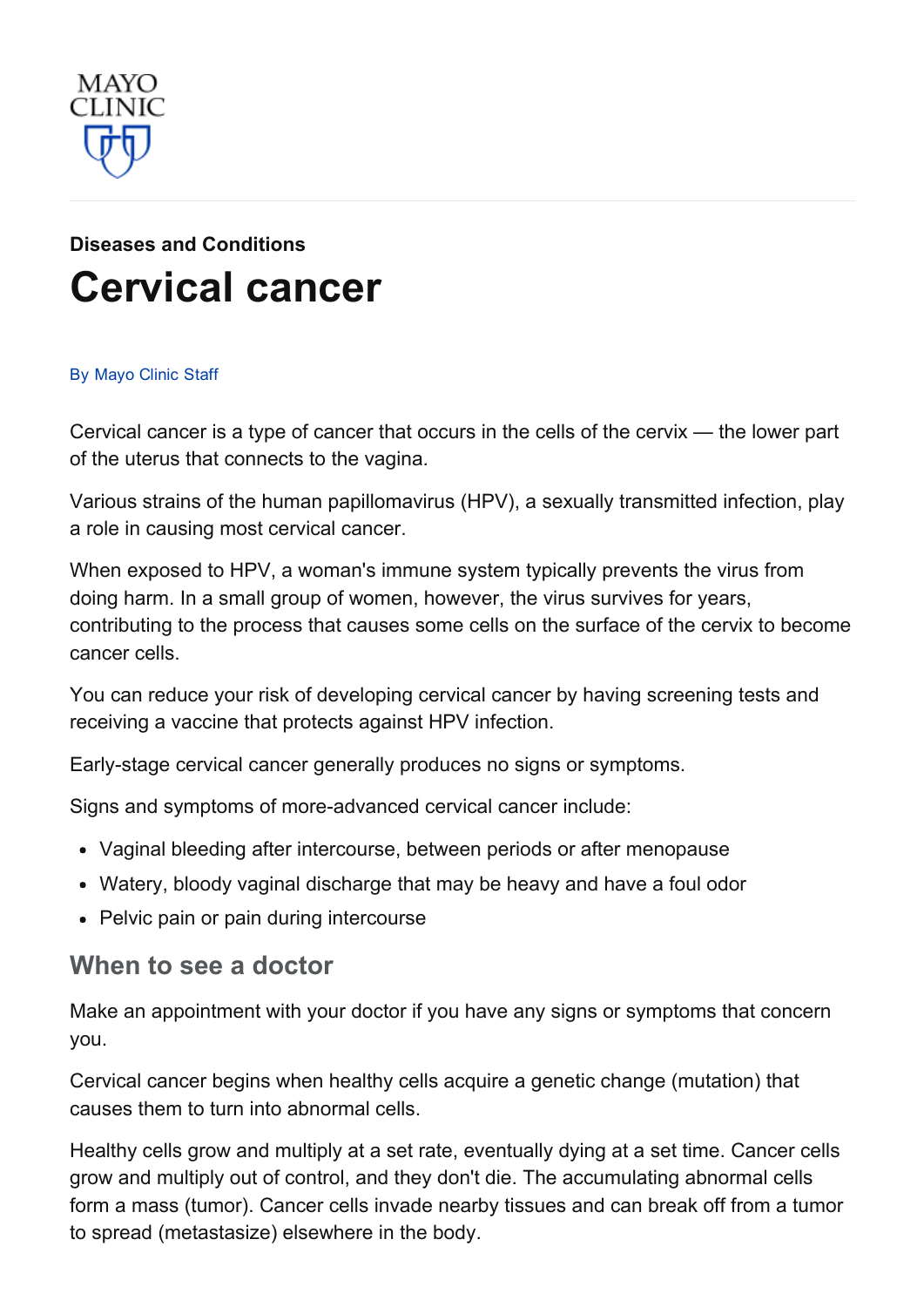It isn't clear what causes cervical cancer, but it's certain that HPV plays a role. HPV is very common, and most women with the virus never develop cervical cancer. This means other factors — such as your environment or your lifestyle choices — also determine whether you'll develop cervical cancer.

## Types of cervical cancer

The type of cervical cancer that you have helps determine your prognosis and treatment. The main types of cervical cancer are:

- Squamous cell carcinoma. This type of cervical cancer begins in the thin, flat cells (squamous cells) lining the outer part of the cervix, which projects into the vagina. Most cervical cancers are squamous cell carcinomas.
- Adenocarcinoma. This type of cervical cancer begins in the column-shaped glandular cells that line the cervical canal.

Sometimes, both types of cells are involved in cervical cancer. Very rarely, cancer occurs in other cells in the cervix.

Risk factors for cervical cancer include:

- Many sexual partners. The greater your number of sexual partners and the greater your partner's number of sexual partners — the greater your chance of acquiring HPV.
- Early sexual activity. Having sex at an early age increases your risk of HPV.
- Other sexually transmitted infections (STIs). Having other STIs such as chlamydia, gonorrhea, syphilis and HIV/AIDS — increases your risk of HPV.
- A weak immune system. You may be more likely to develop cervical cancer if your immune system is weakened by another health condition and you have HPV.
- Smoking. Smoking is associated with squamous cell cervical cancer.

Make an appointment with your doctor if you have any signs or symptoms that worry you. If you're thought to have cervical cancer, you may be referred to a doctor who specializes in treating gynecologic cancers (gynecologic oncologist).

Here's some information to help you get ready for your appointment and what to expect from your doctor.

### What you can do

- Be aware of any pre-appointment restrictions, such as not eating solid food on the day before your appointment.
- Write down your symptoms, including any that may seem unrelated to the reason why you scheduled the appointment.
- Write down your key medical information, including other conditions.
- Write down key personal information, including anything that increases your risk of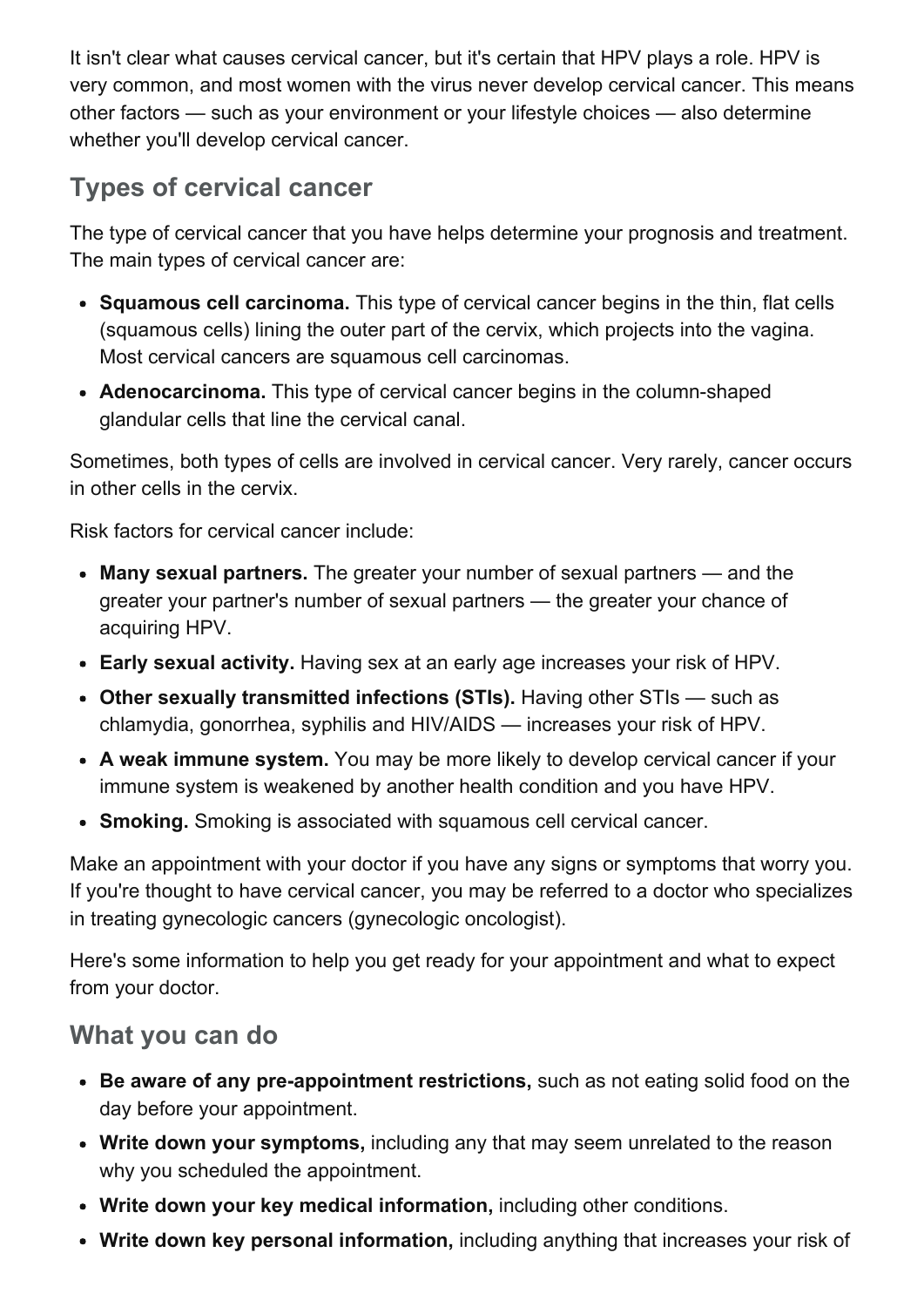STI, such as early sexual activity, multiple partners or unprotected sex.

- Make a list of all your medications, vitamins or supplements.
- Ask a relative or friend to accompany you, to help you remember what the doctor says.
- Write down questions to ask your doctor.

### Questions to ask your doctor

- What's the most likely cause of my symptoms?
- What kinds of tests do I need?
- What treatments are available, and what side effects can I expect?
- What is the prognosis?
- How often will I need follow-up visits after I finish treatment?

In addition to the questions that you've prepared to ask your doctor, don't hesitate to ask other questions that occur to you.

### What to expect from your doctor

Your doctor is likely to ask you a number of questions. Being ready to answer them may make time to go over points you want to spend more time on. You may be asked:

- What symptoms are you experiencing? How severe are they?
- When did you first begin experiencing symptoms? Have they changed over time?
- Have you had regular Pap tests since you became sexually active? Have you ever had abnormal Pap test results in the past?
- Have you ever been treated for a cervical condition?
- Have you ever been diagnosed with an STI?
- Have you ever taken medications that suppress your immune system?
- Do you or have you ever smoked? How much?
- Do you want to have children in the future?

# **Screening**

Cervical cancer that is detected early is more likely to be treated successfully. Most guidelines suggest that women begin screening for cervical cancer and precancerous changes at age 21.

Screening tests include:

• Pap test. During a Pap test, your doctor scrapes and brushes cells from your cervix, which are then examined in a lab for abnormalities.

A Pap test can detect abnormal cells in the cervix, including cancer cells and cells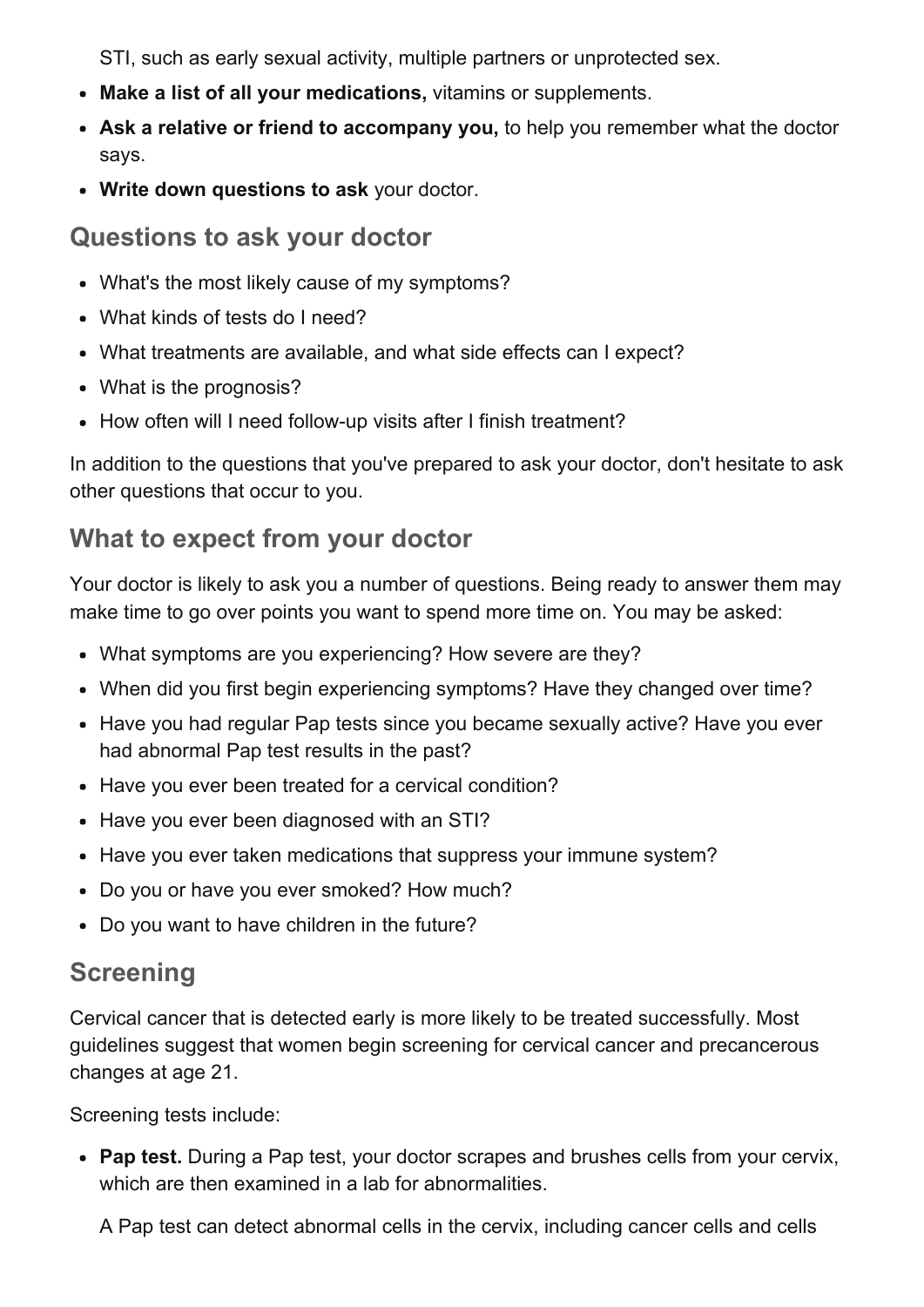that show changes that increase the risk of cervical cancer.

• HPV DNA test. The HPV DNA test involves testing cells collected from the cervix for infection with any of the types of HPV that are most likely to lead to cervical cancer. This test may be an option for women age 30 and older, or for younger women with an abnormal Pap test.

### **Diagnosis**

If cervical cancer is suspected, your doctor is likely to start with a thorough examination of your cervix. A special magnifying instrument (colposcope) is used to check for abnormal cells.

During the colposcopic examination, your doctor is likely to take a sample of cervical cells (biopsy) for laboratory testing. To obtain tissue, your doctor may use:

- Punch biopsy, which involves using a sharp tool to pinch off small samples of cervical tissue.
- Endocervical curettage, which uses a small, spoon-shaped instrument (curet) or a thin brush to scrape a tissue sample from the cervix.

If the punch biopsy or endocervical curettage is worrisome, your doctor may perform one of the following tests:

- Electrical wire loop, which uses a thin, low-voltage electrical wire to obtain a small tissue sample. Generally this is done under local anesthesia in the office.
- Cone biopsy, which is a procedure that allows your doctor to obtain deeper layers of cervical cells for laboratory testing. Cone biopsy may be done in a hospital under general anesthesia.

## Staging

If your doctor determines that you have cervical cancer, you'll have further tests to determine the extent (stage) of your cancer. Your cancer's stage is a key factor in deciding on your treatment.

Staging exams include:

- Imaging tests. Tests such as X-rays, CT scans, magnetic resonance imaging (MRI) and positron emission tomography (PET) help your doctor determine whether your cancer has spread beyond your cervix.
- Visual examination of your bladder and rectum. Your doctor may use special scopes to see inside your bladder and rectum.

Stages of cervical cancer include:

- Stage I. Cancer is confined to the cervix.
- Stage II. Cancer is present in the cervix and upper portion of the vagina.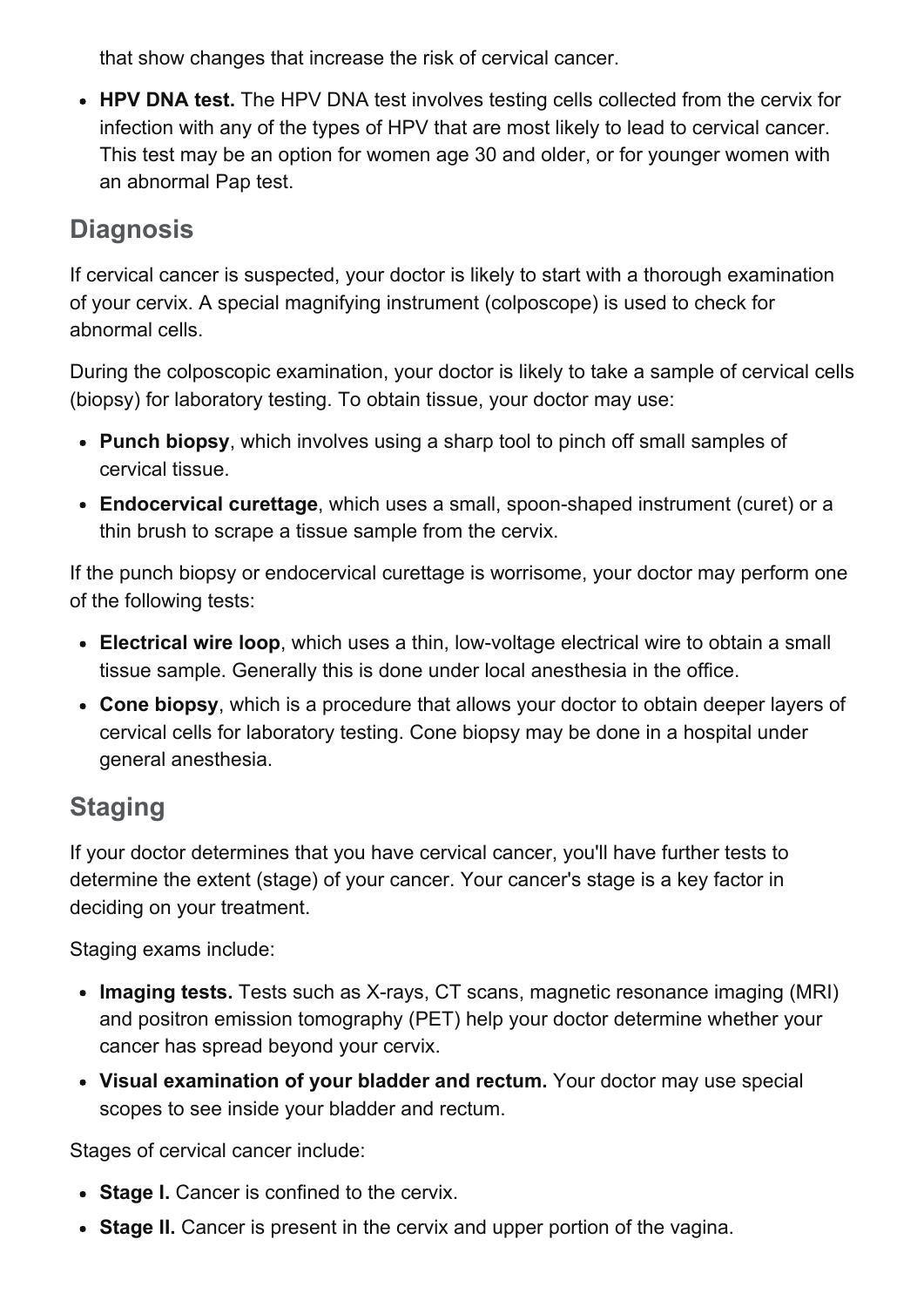- Stage III. Cancer has moved to the lower portion of the vagina or internally to the pelvic side wall.
- Stage IV. Cancer has spread to nearby organs, such as the bladder or rectum, or it has spread to other areas of the body, such as the lungs, liver or bones.

Treatment for cervical cancer depends on several factors, such as the stage of the cancer, other health problems you may have and your preferences. Surgery, radiation, chemotherapy or a combination of the three may be used.

#### **Surgery**

Early-stage cervical cancer is typically treated with surgery to remove the uterus (hysterectomy). A hysterectomy can cure early-stage cervical cancer and prevent recurrence. But removing the uterus makes it impossible to become pregnant.

Your doctor may recommend:

- Simple hysterectomy. The cervix and uterus are removed along with the cancer. Simple hysterectomy is usually an option only in very early-stage cervical cancer.
- Radical hysterectomy. The cervix, uterus, part of the vagina and lymph nodes in the area are removed with the cancer.

Minimally invasive surgery may be an option for early-stage cervical cancer.

Surgery that preserves the possibility of becoming pregnant also may be an option, if you have very early-stage cervical cancer without lymph node involvement.

#### Radiation

Radiation therapy uses high-powered energy beams, such as X-rays, to kill cancer cells. Radiation therapy may be used alone or with chemotherapy before surgery to shrink a tumor or after surgery to kill any remaining cancer cells.

Radiation therapy can be given:

- Externally, by directing a radiation beam at the affected area of the body (external beam radiation therapy)
- Internally, by placing a device filled with radioactive material inside your vagina, usually for only a few minutes (brachytherapy)
- Both externally and internally

Premenopausal women may stop menstruating and begin menopause as a result of radiation therapy. If you might want to get pregnant after radiation treatment, ask your doctor about ways to preserve your eggs before treatment starts.

#### **Chemotherapy**

Chemotherapy uses medications, usually injected into a vein, to kill cancer cells. Low doses of chemotherapy are often combined with radiation therapy, since chemotherapy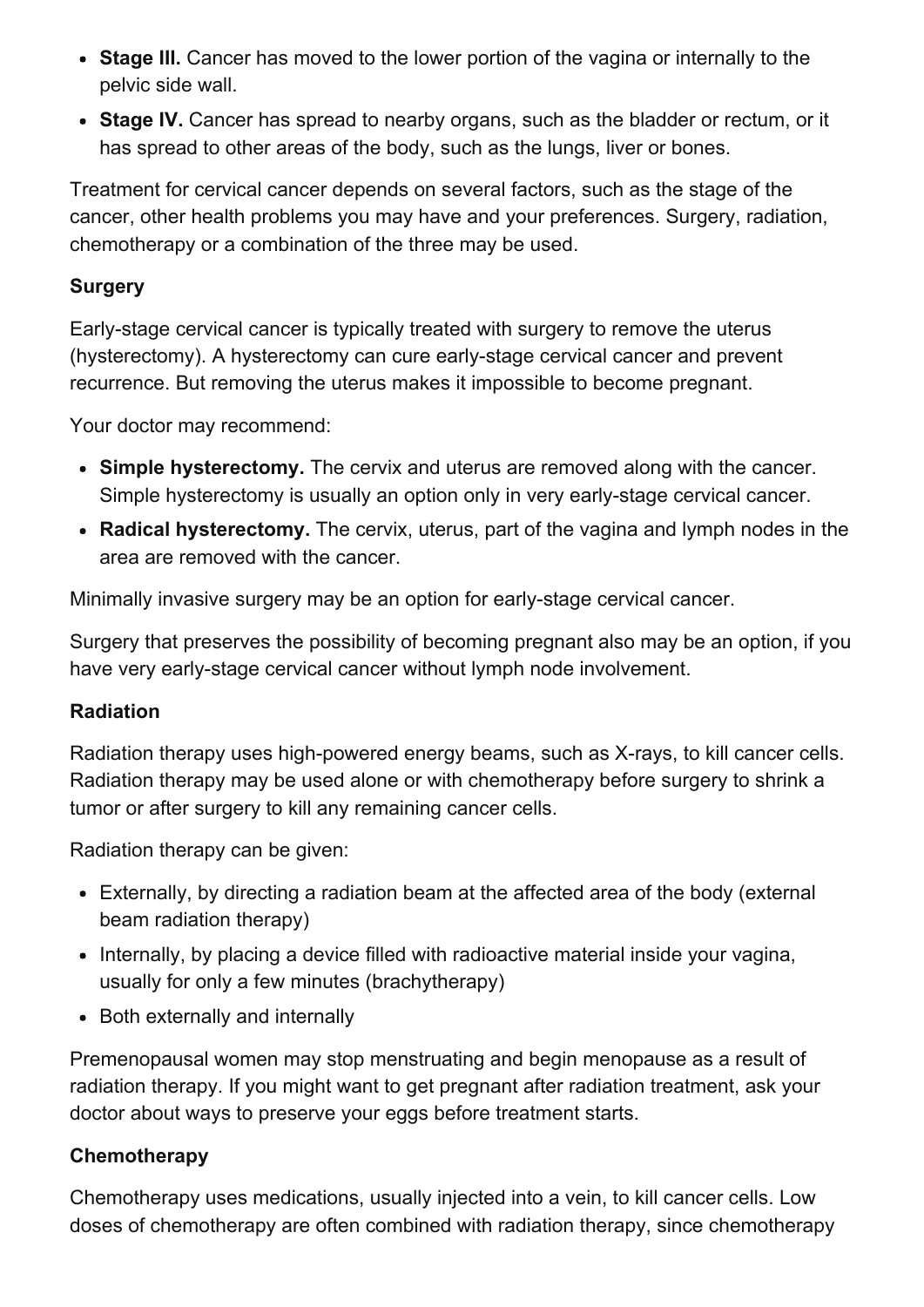may enhance the effects of the radiation. Higher doses of chemotherapy are used to control advanced cervical cancer that may not be curable.

#### Follow-up care

After you complete treatment, your doctor will recommend regular checkups. Ask your doctor how often you should have follow-up exams.

No one can be prepared for a cancer diagnosis. You can, however, try to manage the shock and fear you're feeling by taking steps to control what you can about your situation.

Every woman deals with a cervical cancer diagnosis in her own way. With time, you'll discover what helps you cope. Until then, you can start to take control by attempting to:

- Learn enough about cervical cancer to make decisions about your care. Write down your questions and ask them at the next appointment with your doctor. Get a friend or family member to come to appointments with you to take notes. Ask your health care team for further sources of information.
- Find someone to talk with. You may feel comfortable discussing your feelings with a friend or family member, or you might prefer meeting with a formal support group. Support groups for the families of cancer survivors also are available.
- Let people help. Cancer treatments can be exhausting. Let friends and family know what types of help would be most useful for you.
- Set reasonable goals. Having goals helps you feel in control and can give you a sense of purpose. But choose goals that you can reach.
- Take time for yourself. Eating well, relaxing and getting enough rest can help combat the stress and fatigue of cancer.

To reduce your risk of cervical cancer:

- Get vaccinated against HPV. Vaccination is available for girls and women ages 9 to 26. The vaccine is most effective if given to girls before they become sexually active.
- Have routine Pap tests. Pap tests can detect precancerous conditions of the cervix, so they can be monitored or treated in order to prevent cervical cancer. Most medical organizations suggest women begin routine Pap tests at age 21 and repeat them every few years.
- Practice safe sex. Using a condom, having fewer sexual partners and delaying intercourse may reduce your risk of cervical cancer.
- Don't smoke.

### References

1. What you need to know about cervical cancer. National Cancer Institute. http://www.cancer.gov/cancertopics/wyntk/cervix. Accessed July 3, 2014.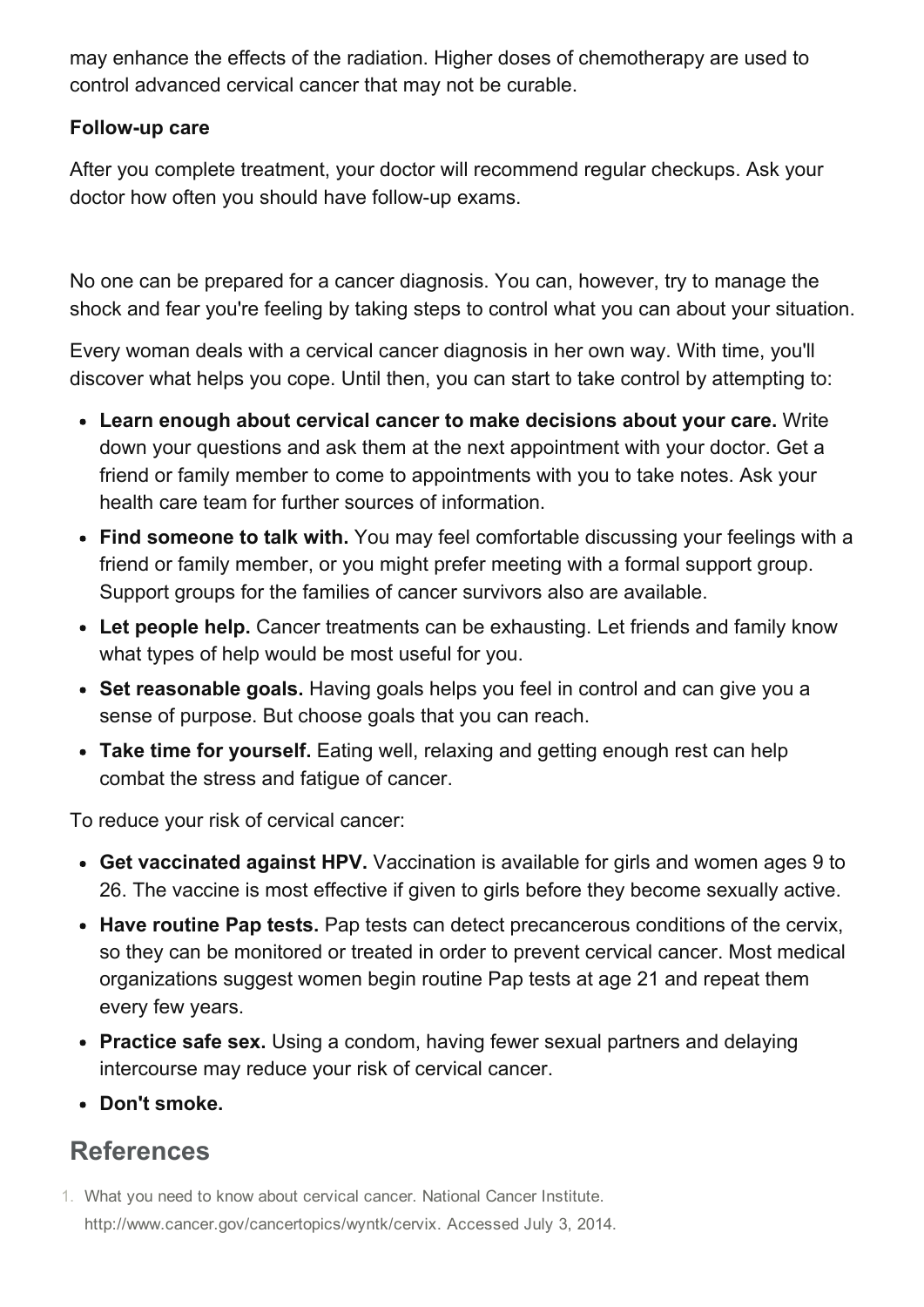- 2. Lentz GM, et al. Comprehensive Gynecology. 6th ed. Philadelphia, Pa.: Mosby Elsevier; 2012. http://www.clinicalkey.com. Accessed July 3, 2014.
- 3. Frumovitz M. Invasive cervical cancer: Epidemiology, risk factors, clinical manifestations, and diagnosis. http://www.uptodate.com/home/index.html. Accessed Sept. 30, 2014.
- 4. Niederhuber JE, et al., eds. Abeloff's Clinical Oncology. 5th ed. Philadelphia, Pa.: Churchill Livingstone Elsevier; 2014. http://www.clinicalkey.com. Accessed July 3, 2014.
- 5. Feldman S, et al. Screening for cervical cancer: Rationale and recommendations. http://www.uptodate.com/home/index.html. Accessed Sept. 30, 2014.
- 6. Saslow D, et al. American Cancer Society, American Society for Colposcopy and Cervical Pathology and American Society for Clinical Pathology screening guidelines for the prevention and early detection of cervical cancer. American Journal of Clinical Pathology. 2012;137:516.
- 7. De Los Santos JF, et al. Management of early stage cervical cancer. http://www.uptodate.com/home/index.html. Accessed Sept. 30, 2014.
- 8. Cervical cancer. Fort Washington, Pa.: National Comprehensive Cancer Network. http://www.nccn.org/professionals/physician\_gls/f\_guidelines.asp. Accessed July 3, 2014.
- 9. De Los Santos JF, et al. Management of locally advanced cervical cancer. http://www.uptodate.com/home/index.html. Accessed Oct. 1, 2014.
- 10. Genital HPV infection: Fact Sheet. Centers for Disease Control and Prevention. http://www.cdc.gov/std/hpv/stdfact-hpv.htm. Accessed Oct. 20, 2014.
- 11. Cook AJ. Decision Support System. Mayo Clinic, Rochester, Minn. July 7, 2014.
- 12. Laughlin-Tommaso SK (expert opinion). Mayo Clinic, Rochester, Minn. Nov. 2, 2014.

#### Jan. 31, 2015

Original article: http://www.mayoclinic.org/diseases-conditions/cervical-cancer/basics/definition/con-20030522

Any use of this site constitutes your agreement to the Terms and Conditions and Privacy Policy linked below.

Terms and [Conditions](http://www.mayoclinic.org/about-this-site/terms-conditions-use-policy) **[Privacy](http://www.mayoclinic.org/about-this-site/privacy-policy) Policy** Notice of Privacy [Practices](http://www.mayoclinic.org/about-mayo-clinic/notice-of-privacy-practices)

Mayo Clinic is a not-for-profit organization and proceeds from Web advertising help support our mission. Mayo Clinic does not endorse any of the third party products and services advertised.

Advertising and [sponsorship](http://www.mayoclinic.org/about-this-site/advertising-sponsorship-policy) policy Advertising and sponsorship [opportunities](http://www.mayoclinic.org/about-this-site/advertising-sponsorship)

A single copy of these materials may be reprinted for noncommercial personal use only. "Mayo," "Mayo